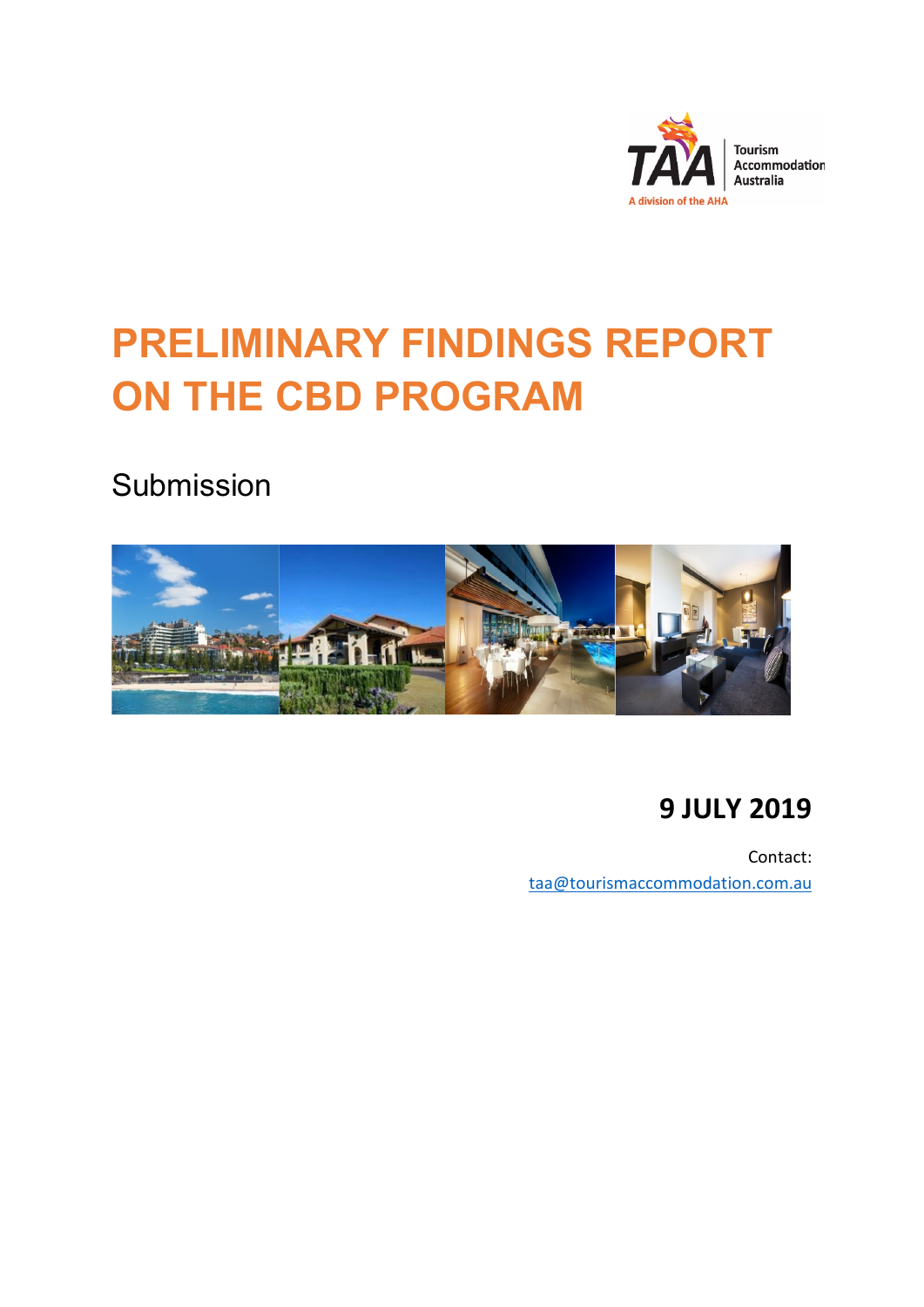# **INTRODUCTION**

Tourism Accommodation Australia (TAA) welcomes the opportunity to provide feedback on the *Independent review of the Commercial Building Disclosure Program Preliminary Findings Report*.

As the peak body representing the accommodation sector, TAA's feedback will focus on the needs and interests of hotels, motels, and serviced apartments.

Our argument centres on the difficulties in expanding the CBD program to hotels, and this feedback will illustrate why it should not be extended to this part of the building sector.

# **DATA INTEGRITY**

TAA has voiced concerns with CIE about the data that the preliminary findings rely on. TAA disputes that there is 'good evidence' of behavioural failures in energy efficiency in hotels as the evidence is largely based on consultation with a small number of hotel advisers and energy advisers.

Statements such as '[a]t an individual level, there is little awareness as to the energy pricing, consumption and costs of operating the hotels' and 'there has been a significant skills deterioration within the sector in regards to technical management' are broad and not grounded in evidence. TAA has been advised by members that hotels already participate in internal measures to reduce GHGs and closely monitor their energy use and costs. One mentioned that "most operators already had their own environmental ratings, Green Key, Earth Check, Green Engage or other 'chain related benchmarking' and that motivated them to do their best from an environmental perspective."

TAA attended a recent Australian Institute of Hotel Engineering (AIHE) meeting in Sydney where CIE presented their preliminary findings. Attendees (predominantly hotel engineers) stressed that they are already striving to increase their energy efficiency and they are mindful of energy usage and cost.

Without adequate data on the hotel sector, expanding the CBD program to hotels is not advised by TAA.

# **LEGISLATIVE AND POLICY HURDLES**

# *Mandatory Disclosure Trigger*

TAA understands that the ultimate goal for the CBD program is to facilitate energy efficiency improvements in buildings through mandatory disclosure at the point of sale/lease of a building. The *CBD Expansion Feasibility Final Report* by Energy Action and EnergyConsult, prepared for the Department of the Environment and Energy, stated that sales turnover of hotels is only around 1%. Given that under the CBD Program it becomes compulsory to obtain a Building Energy Efficiency Certificate (BEEC) to sell/lease there would be minimal application to the hotel sector with the low percentage of hotel sales.

It has been suggested that annual reviews could be a consideration instead of the mandatory disclosure trigger – annual reviews are not advisable as completing upgrades to hotels are a lengthy process. Annual reviews could pressure hotels to quickly complete costly reviews – something that owners, especially overseas ones, would be unlikely to approve.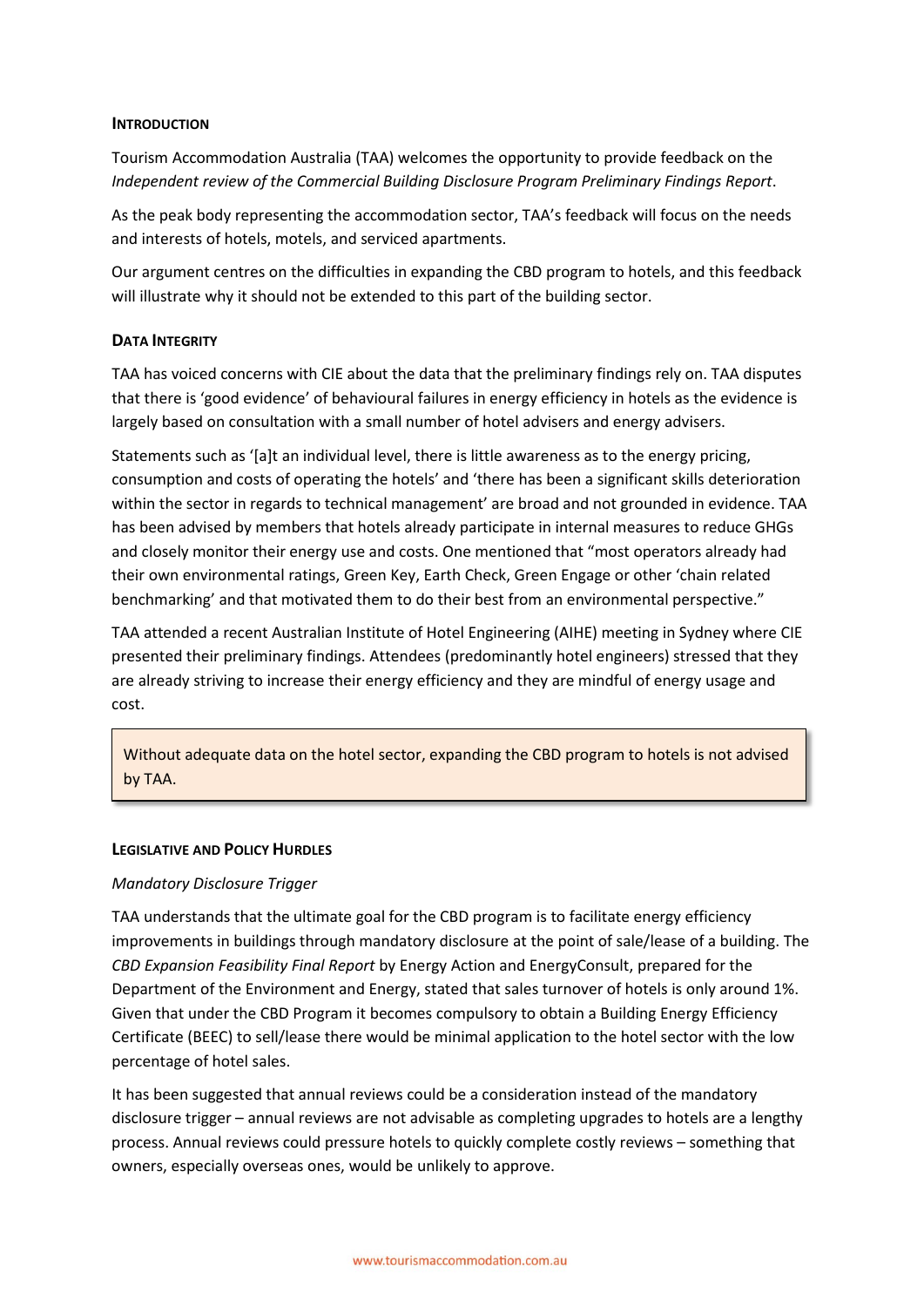# *Supporting Policy*

The CBD Expansion Feasibility Final Report stated that disclosing energy ratings is unlikely to inform transaction decisions and should only be completed if there is complementary policy (i.e. energy efficiency requirements in government accommodation procurement guidelines). At present, there is no supporting policy in the states and territories.

Disclosing energy ratings are said not to inform transaction decisions and the sales turnover of hotels is approximately 1% - neither of these factors support expanding the CBD program to hotels.

# **LEVEL PLAYING FIELD**

Extension of the CBD Program to hotels is yet another cost impost on hotel operators and owners that would not apply to strata title apartment buildings that might house commercial/residential short term letting apartments. Entire Class 2 buildings or individual SOU's (soul-occupancy unit) within a Class 2 building being let commercially by individuals or companies will not be affected by extension of the CBD Program.

Class 3 buildings have higher development costs and higher capital upgrade costs than Class 2 buildings.<sup>[1](#page-2-0)</sup> Since both buildings can be utilised in a similar way post-construction, these higher costs for Class 3 development make Class 2 a more attractive investment proposition and potentially jeopardise ongoing investment in regulated commercial accommodation in Class 3 buildings. This helps explain the significant growth in visitor nights in residential property for short-term stays, $2$ since without the same regulatory costs those operators can undercut the prices offered in Class 3 accommodation.

TAA opposes extension of the CBD Program to the hotel sector as it targets commercial Class 3 buildings, constituting a further distortion of the accommodation playing field and also provides a disincentive to investing in regulated commercial accommodation in Australia.

# **NABERS NOT SUITABLE FOR HOTEL SECTOR**

NABERS is not widely used in the accommodation sector. TAA notes that according to NABERS' 2017/18 Annual Report 156 hotels have certified with NABERS (3 in FY18): there are 4,081 hotels, resorts, motels, private hotels, guest houses and holiday parks in Australia (2017-18 Australian Accommodation Monitor, Tourism Research Australia). NABERS is not the obvious metric for hotels and energy intensity measures given the minimal penetration of the market.

In the NABERS Annual Report the number of certified NABERS hotels are as follows:

<span id="page-2-1"></span><span id="page-2-0"></span> <sup>1</sup> Philip Chun, 2012, '*Class 2 and 3 Evaluation of Options Project*', Report for the ABCB. <sup>2</sup> Tourism Research Australia, International Visitor Survey: Year Ending March 2019, [https://www.tra.gov.au/International/international-tourism-results.](https://www.tra.gov.au/International/international-tourism-results)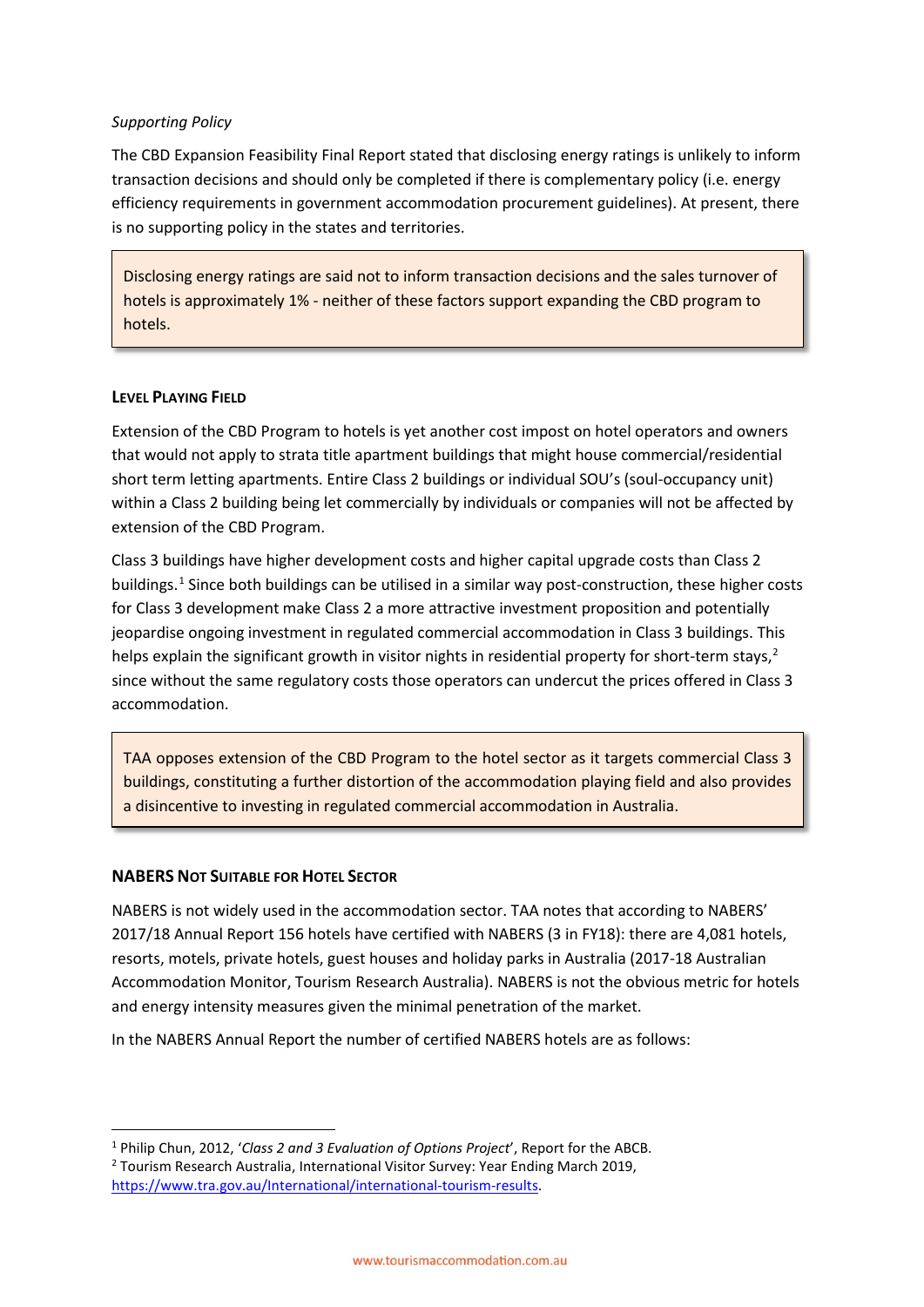

# Number of certified NABERS Energy for hotels ratings FY10 - FY18:

There is a low number of currently certified hotels, and TAA questions if there is a sufficient spread of geographic location, size, star rating, difference in offering (i.e. function centre, pool, restaurant, gym/spa facility) across the hotels to constitute a useful benchmark tool. Feedback from hotels is that there is limited usefulness in the present NABERS benchmark tools to rate hotels.

Further TAA member feedback on NABERS has been the concern that old buildings are at a disadvantage and will struggle to get a high rating even with energy efficiency measures in place. If NABERS ratings are linked with government procurement guidelines, old buildings will be penalised unless the way ratings are completed through the benchmark tool reflects differences in building age. Hotel operators have advised that it is more difficult to reduce energy use in old buildings.

An additional concern is CIE's preliminary finding that a review of the NABERS energy tool for hotels will need to be completed 'once a larger set of data about hotels is available.' Given the low number of hotels that have rated with NABERS, it seems unlikely that a larger data set will be available anytime soon.

TAA recommends that if NABERS were to be considered for the CBD program the benchmarking tool for hotels would need to be improved, with input from the accommodation sector.

# **BEHAVIOURAL CHANGE**

Given their global scope of operations, many hotels subscribe to international accreditation bodies to reduce their energy use or have existing in-house programs – for example IHG Green Engage™ system and AccorHotels Planet21. Hotels are already exploring renewables such as through TAA/AHA's Power Purchase Agreement, which includes electricity produced from a solar and/or wind farm.

At present, there is no national compensation for hotels who seek to be certified by NABERS. TAA has been advised that there is a \$6,000 price tag attached to NABERS. This does not include the costs of seeking to implement recommended energy efficiency measures. For hotel operators, it is difficult to recommend to owners the return on investment of pursuing NABERS certification.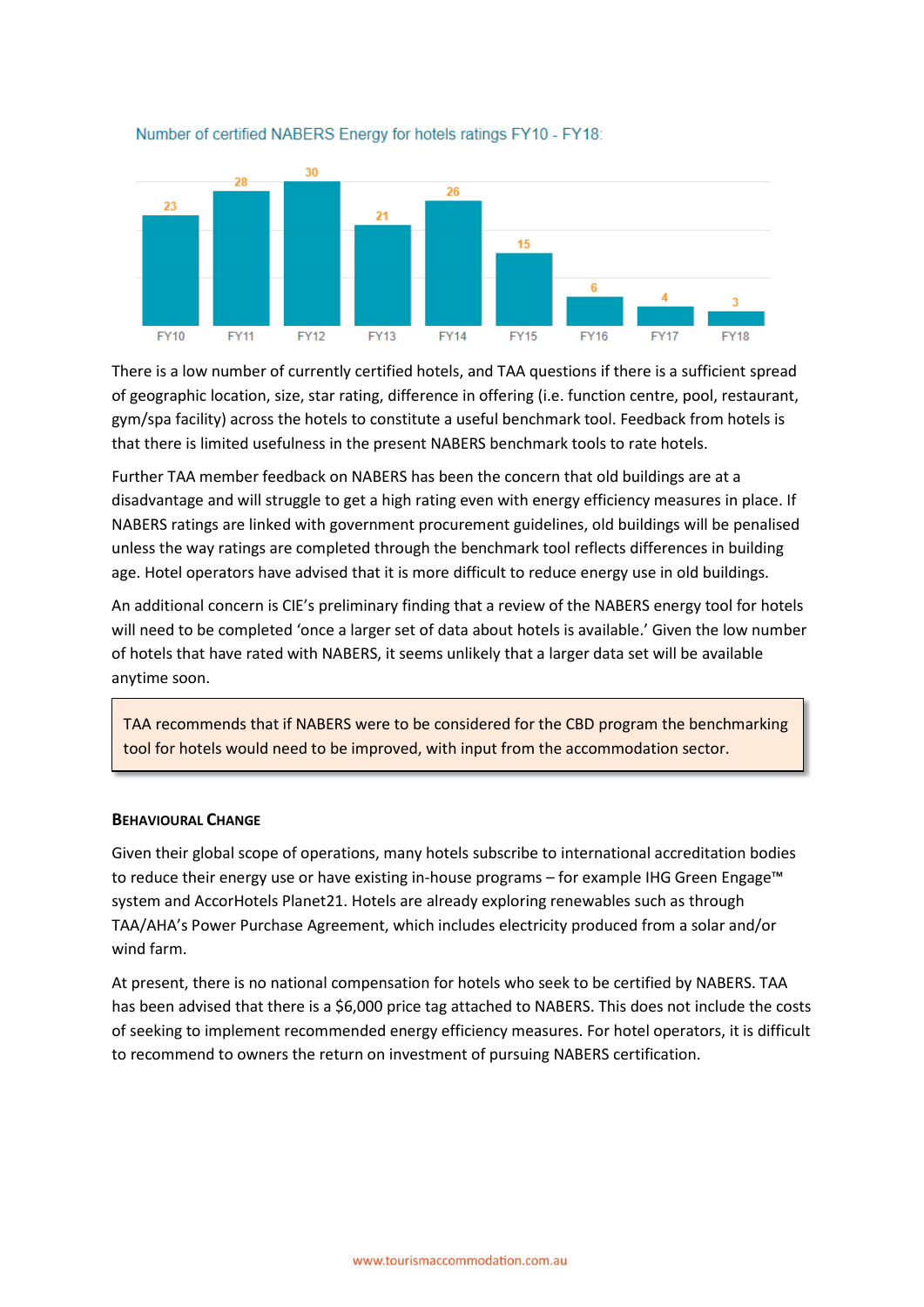- TAA recommends that if expansion proceeds, the CBD Program must include other internationally recognised certifications (Green-Key, EarthCheck etc.)
- There needs to be recognition of energy efficiency measures already undertaken by hotels – internal programs, international best practice, international accreditation/certification, involvement in PPAs using renewable sources. For hotels already pursuing energy efficiency, TAA recommends that, should the program be extended, there is a waiving of fees as well as concessions for good behaviour.

# **OUTSTANDING QUESTIONS**

# *Disclosure Requirements*

It remains unclear how disclosure would apply to the hotel sector under the CBD Program. At present, the advertising requirements under the legislation appear only to apply at the point of sale/lease.

If it is intended that the NABERS rating be disclosed in consumer facing advertising, it is unclear whether third party online travel agents (OTAs) would advertise energy ratings on their sites. The requirement to include NABERS ratings in wider advertising is an onerous task for hotels as there are existing difficulties with managing downstream distribution. Maintaining vigilance of NABERS ratings in every advertisement is a task that would require shared responsibility by a number of different stakeholders, including overseas based OTAs.

TAA advises against disclosure of ratings on consumer facing advertisements if the CBD Program expansion is to proceed.

# *Free-will of guests*

Aspects of free-will within hotels and serviced apartments means that it is difficult to mandate energy use. Lights, hot water use, and air-conditioning within a room are set and used at the occupant's preference. It is challenging to develop a behavioural rating for occupants, especially in luxury hotels.

# **HOTEL OPERATOR FEEDBACK**

The feedback from the AIHE meeting was that extending the program to hotels is fraught with problems, not least of which is that the NABERS benchmarking tool is not suitable for hotels. Concerns were raised about the cost, lack of ROI, penalties for older buildings, and that hotel operators are already taking measures to increase their energy efficiency.

Further feedback from Sydney hotel operators includes the following:

- o NABERS needs to improve its capability for hotels to accommodate different sizes and structures, age of building, star rating etc.
- o NABERS is not recognised globally.